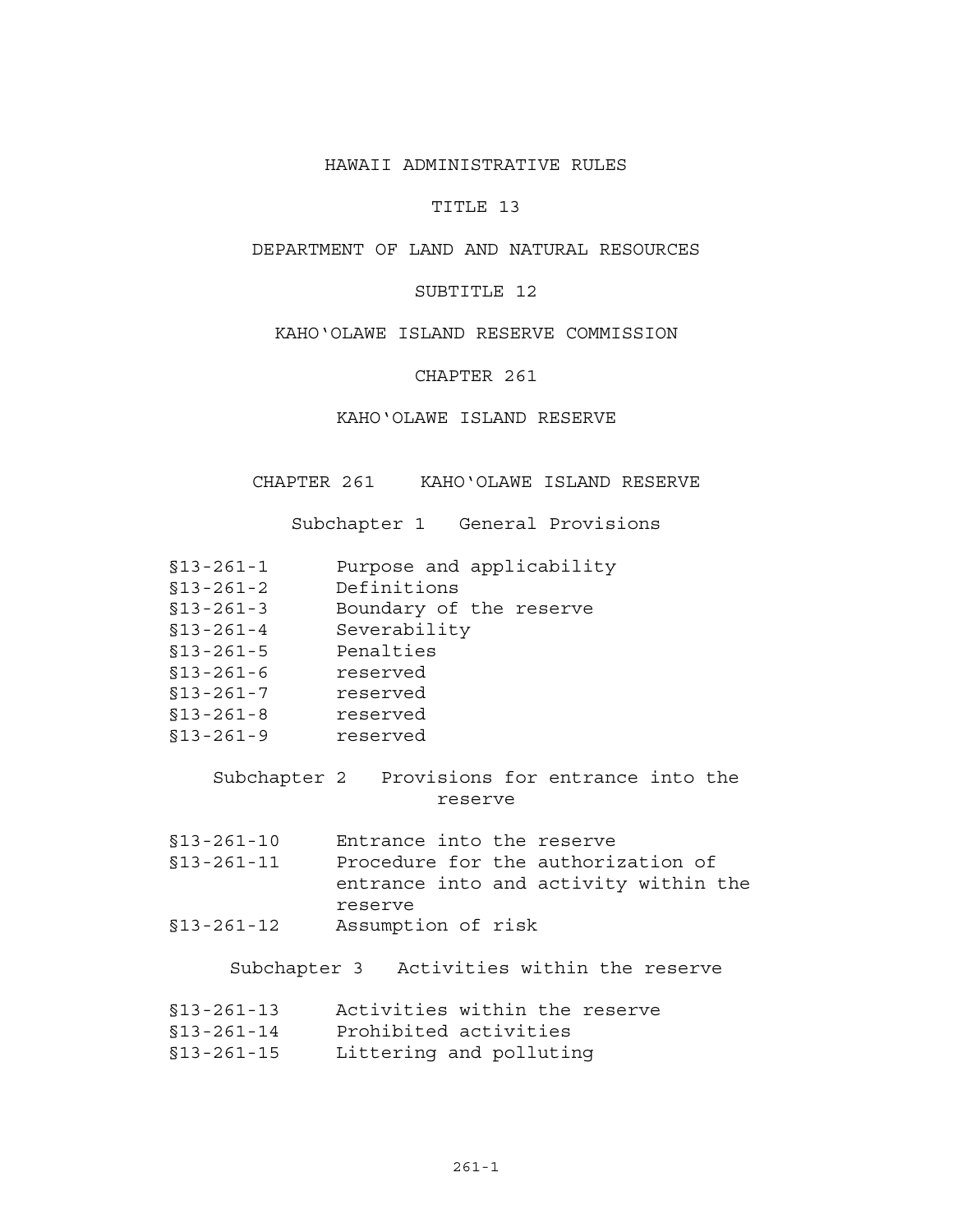§13-261-1

 Historical Note: Act 340, SLH 1993, established the Kaho'olawe island reserve, by adding chapter 6K to the Hawaii Revise Statutes. The legislature found that the island of Kaho'olawe is of significant cultural and historical importance to the native people of Hawaii. Chapter 6K, HRS further provides for the transfer of the island reserve to the sovereign native Hawaiian entity upon its recognition by the United States and the State of Hawaii. Commercial uses are strictly prohibited. The reserve is to be used solely and exclusively for the preservation and practice of all rights customarily and traditionally exercised by native Hawaiians for cultural, spiritual, and subsistence purposes; preservation and protection of its archaeological, historical, and environmental resources; rehabilitation, revegetation, habitat restoration, and preservation; education; and fishing that is consistent with the purpose of the law and which takes into consideration the health and safety of the general public. The United States and its allies used the island and surrounding waters as a military target from 1941 to 1990. In recognition of the substantial amount of unexploded ordnance and hazardous materials present on the island and in the adjacent waters, institutional controls are required because of the imminent threat to public health and safety which will continue to exist until the Kaho'olawe island reserve has been cleared of unexploded ordnance and hazardous waste.

#### Subchapter 1 General Provisions

§13-261-1 Purpose and applicability. (a) The purpose of these rules is to manage, preserve, restore, and protect the natural and cultural resources of the reserve; to regulate activities within the reserve; and to protect public health and safety.

(b) Except as otherwise noted in these rules, these rules shall apply to all persons entering the reserve. [Eff: July 6, 2002] (Auth: HRS §§6K-1, 6K-3, 6K-4, 6K-6, 6K-7, 6K-8, 6K-8.5) (Imp: HRS §§ 6K-3, 6K-4, 6K-7, 199-7)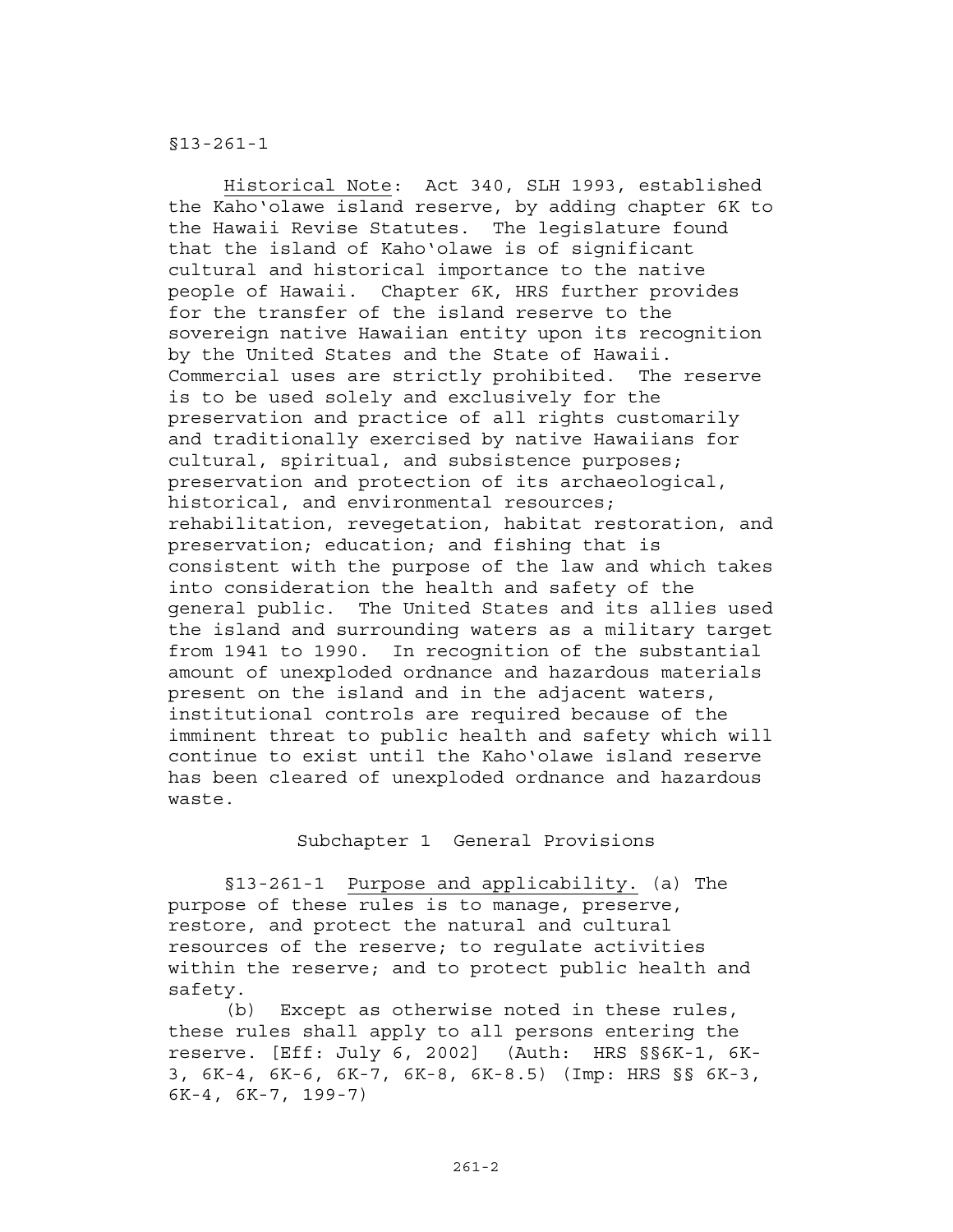§13-261-2 Definitions. As used in this chapter, unless the context otherwise requires:

 "Aquatic life" means any species or subspecies of mammal, fish, bird, amphibian, reptile, mollusk, crustacean, arthropod, invertebrate, coral, or other animal that inhabits the freshwater or marine environment and includes any part, product, egg, or offspring thereof, or freshwater or marine plants, or algae, including seeds, roots, products, and any parts thereof.

 "Chairperson" means the chairperson of the Kaho'olawe Island Reserve Commission.

 "Commercial activity" means any activity carried on for a profit, fee or for the exchange of goods and services including every kind of commercial enterprise, recreational activities offered for a fee, and taking or removing any aquatic life, mineral or vegetation for the purpose of sale or barter.

 "Commission" means the Kaho'olawe island reserve commission.

 "Department" means the department of land and natural resources.

 "Executive Director" means the executive director of the Kaho'olawe island reserve commission.

 "Fishing" or "to fish" means catching, taking, harvesting, or attempting to catch, take, or harvest, or to hold or confine any aquatic life. The gathering by hand or the use of a pole, line, hook, net, trap, spear, or other gear which is designed to catch, take, or harvest aquatic life, by any person who is in the water, or in a vessel on the water, or on or about the shore where aquatic life can be caught, taken, or harvested, shall be considered to be fishing.

 "Kapu" is a restriction or restrictions applied to activities in the reserve, or to enter into specific areas or zones of the reserve, in keeping with native Hawaiian natural resources management practices.

 "Mile" means a distance of 6,076 feet equivalent to a nautical mile.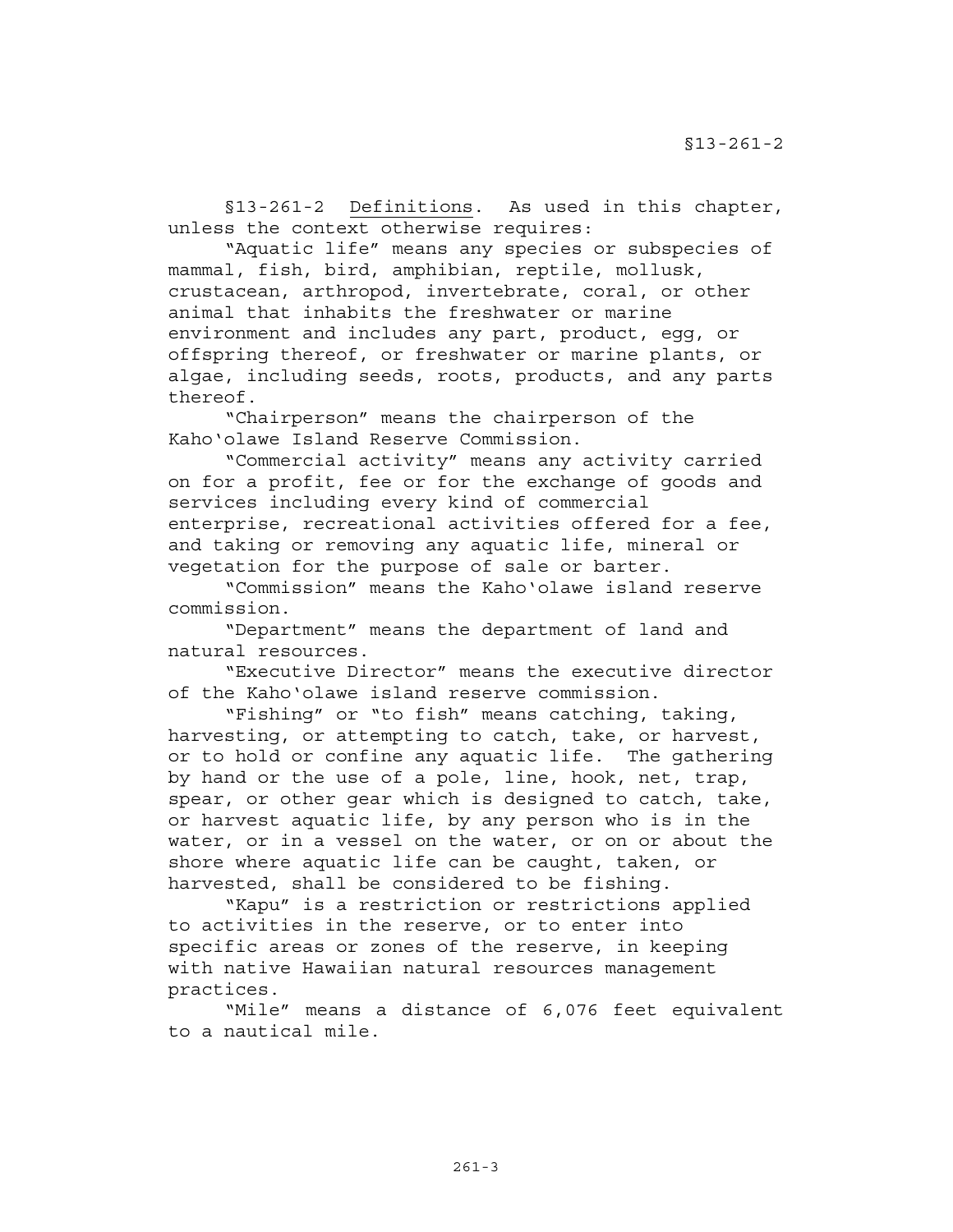"Party" means each person or agency named or admitted as a party, or properly seeking and entitled as of right to be admitted as a party in any agency proceeding.

 "Person" means, as appropriate, individuals, partnerships, corporations, associations, or public or private organizations of any character.

 "Petitioner" means the person or agency on whose behalf the petition or application is made.

 "Pollutant" means any element, substance, compound, or mixture, which after release into the environment and upon exposure, ingestion, inhalation, or assimilation into any organism, either directly from the environment or indirectly by ingestion through food chains, will or may reasonably be anticipated to cause illness, death, disease, behavioral abnormalities, cancer, genetic mutation, physiological malfunctions (including malfunctions in reproduction) or physical deformations, in such organisms or their offspring.

 "Public records" have the same meaning as those "government records" as is defined in section 92F, HRS, which are required to be disclosed under said chapter.

 "Reserve" means the Kaho'olawe island reserve as described at section §13-261-3 of this chapter.

 "Subsistence" means the use of renewable resources for direct personal consumption while staying on Kaho'olawe and not for sale.

 "Take" means to fish or hunt for, catch, kill, harvest, gather, capture, pursue, harass, harm or cause to harass or harm, or collect or hold in one's possession any wildlife or aquatic life.

 "Traditional and customary rights and practices" means those rights and practices that are consistent with the Hawaii State Constitution, Hawaii Revised Statutes, and Hawaii case law.

 "Trolling" means fishing by dragging artificial surface lures or live bait on the surface behind a vessel that is under way at sufficient speed to produce a wake.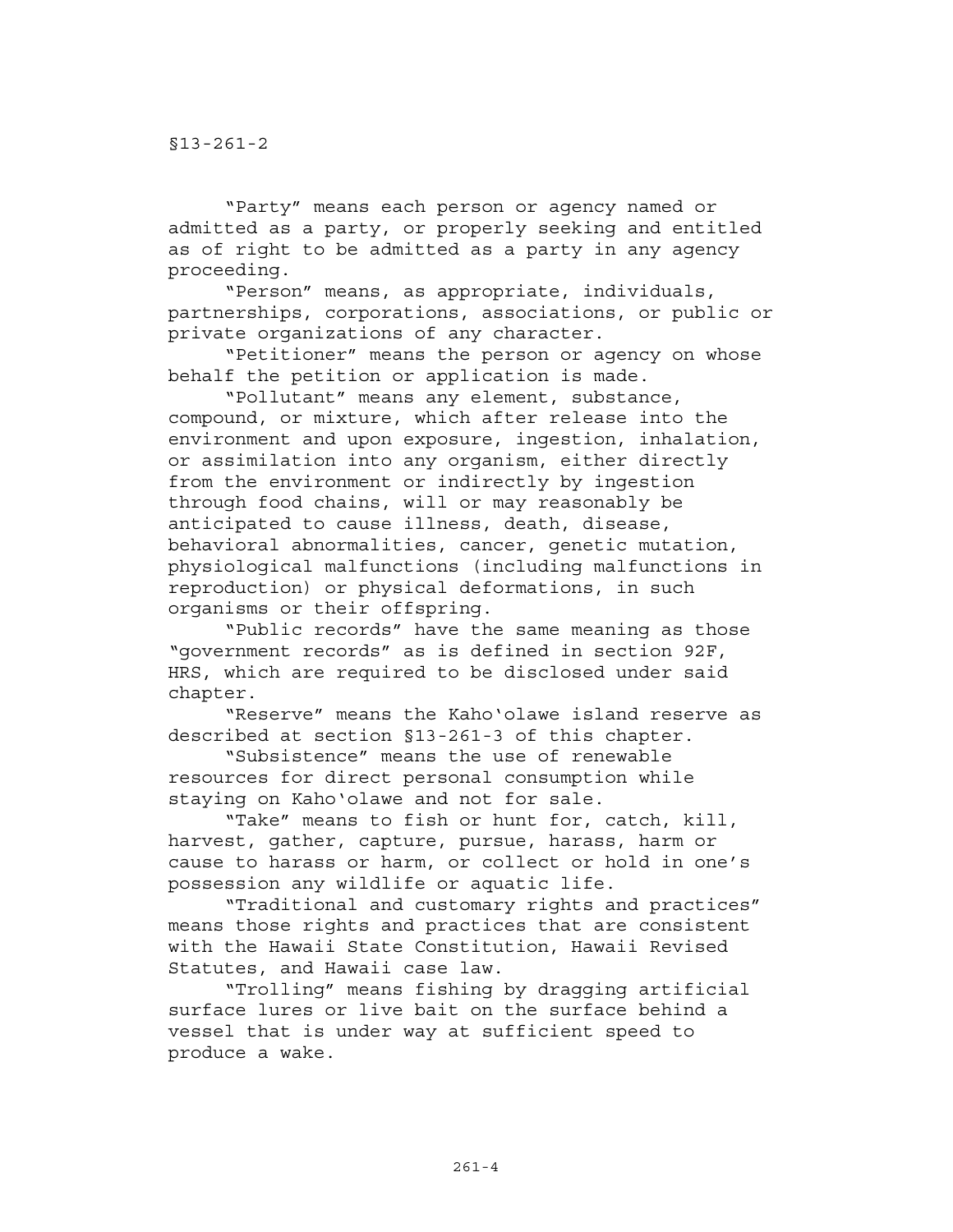"Vessel" means all description of watercraft used or capable of being used as a means of transportation on or in the water.

 "Wildlife" means any non-domesticated, non-human animal, whether reared in captivity or not and includes any part product, egg, or offspring thereof, except aquatic life as defined in this section. [Eff: July 6, 2002] (Auth: HRS §§6K-1, 6K-2, 6K-3, 6K-5, 6K-6) (Imp: §§6K-3, 6K-4, 6K-7, 199-7)

 §13-261-3 Boundary of the Reserve. (a) The reserve means the entire island of Kaho'olawe and those waters and submerged lands seaward of the shoreline of Kaho'olawe island to a distance of approximately two miles as shown on Exhibit "1", dated March 28, 2002, which is located at the end of this subchapter and made part of this chapter. The boundary of the reserve is described as follows: beginning at the initial point 20°38.05'N, 156°33.40'W; then by straight line to the point 20°36.95'N, 156°31.55'W; then by straight line to the point 20°33.55'N, 156°30.30'W; then by straight line to the point 20°31.60'N, 156°29.85'W; then by straight line to the point 20°29.10'N, 156°31.50'W; then by straight line to the point 20°28.75'N, 156°37.15'W; then by straight line to the point 20°28.20'N, 156°41.10'W; then by straight line to the point 20°30.60'N, 156°43.80'W; then by straight line to the point 20°32.05'N, 156°43.95'W; then by straight line to the point 20°34.90'N, 156°41.80'W; then by straight line to the point 20°35.80'N, 156°39.60'W; and then by straight line to the point 20°38.05'N, 156°35.40'W, then to the initial point 20°38.05'N, 156°33.40'W.

(b) The waters and submerged lands of the reserve are divided into Zone A and Zone B. Zone A encompasses the waters and submerged lands of the reserve between the shoreline and a point where the depth of the water is equal to 30 fathoms in depth within the boundary of the reserve. Zone B encompasses the waters of the reserve that are deeper than 30 fathoms in depth, and the submerged lands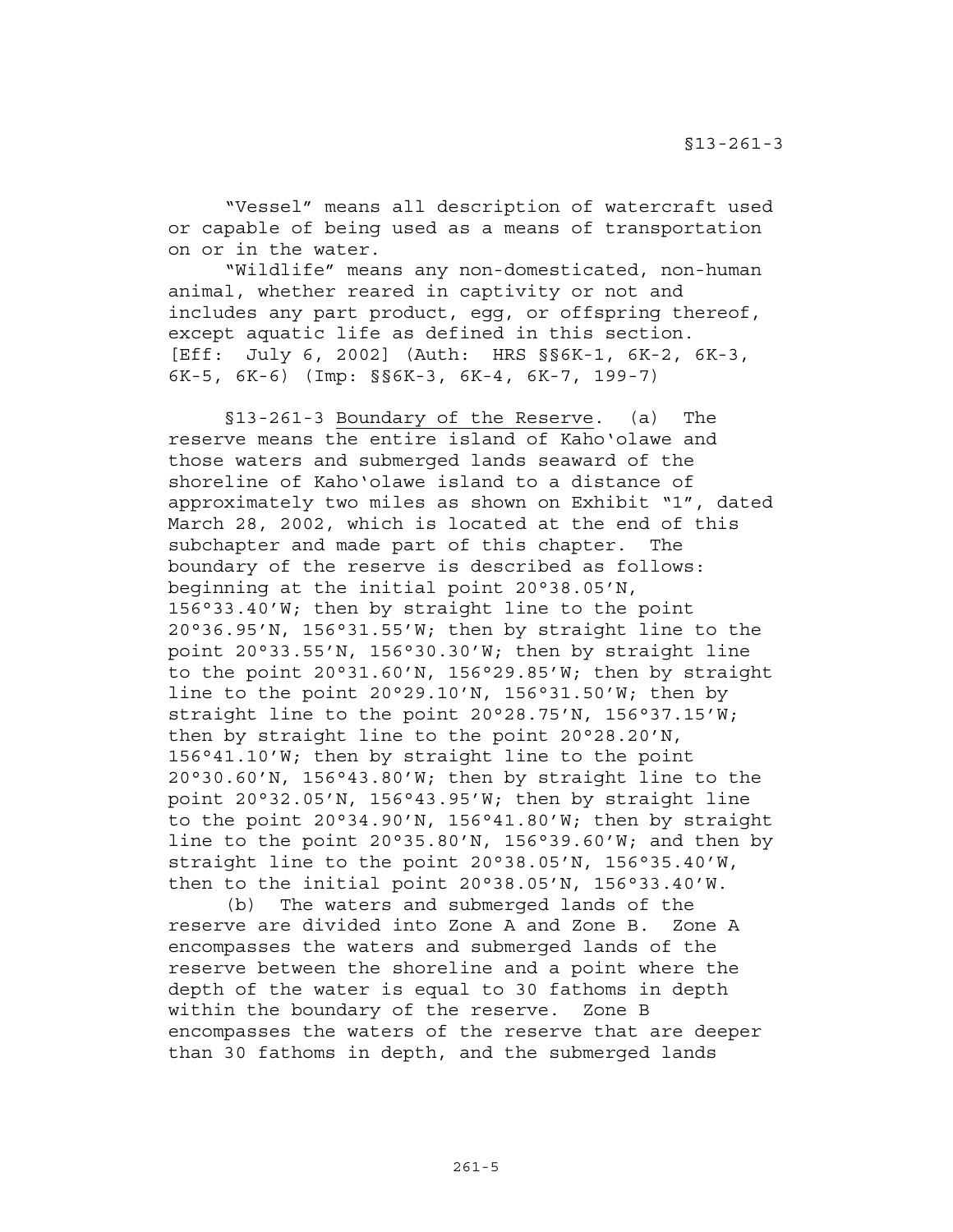beneath such waters from the point where the 30 fathoms depth begins and proceeding out to the boundary of the reserve. [Eff: July 6, 2002] (Auth: HR §§6K-1, 6K-2, 6K-6, 199-1, 199-7) (Imp: §§6K-3, 6K-4, 6K-7, 199-7)

 §13-261-4 Severability. These rules are declared to be severable and, if any portion of the application thereof to any person or property is held invalid for any reason, the validity of the remainder of these rules or the application of the remainder to other persons or property shall not be affected. [Eff: July, 6, 2002] (Auth: HRS §6K1-10) (Imp: §§6K-3, 6K-4, 6K-7, 199-7)

 §13-261-5 Penalties. (a) Any person violating the rules in this chapter shall be punished as provided in sections 6K-8 and 6K8.5, Hawaii Revised Statutes.

 (b) Each day of each violation shall be deemed a separate offense.

 (c) Each specimen of aquatic life, terrestrial life, mineral, archeological artifact, or other naturally occurring object removed or taken from the reserve shall be deemed a separate offense.

(d) Any costs to correct damages resulting from a violation of these rules shall be assessed and collected pursuant to sections 6K-8 and 6K-8.5, HRS. [Eff: July 6, 2002] (Auth: HRS §§6K-1, 6K-6, 6K-8, 6K-8.5, 199-1, 199-7) (Imp: §§6K-3, 6K-4, 6K-7, 199-7)

 §13-261-6 reserved §13-261-7 reserved §13-261-8 reserved §13-261-9 reserved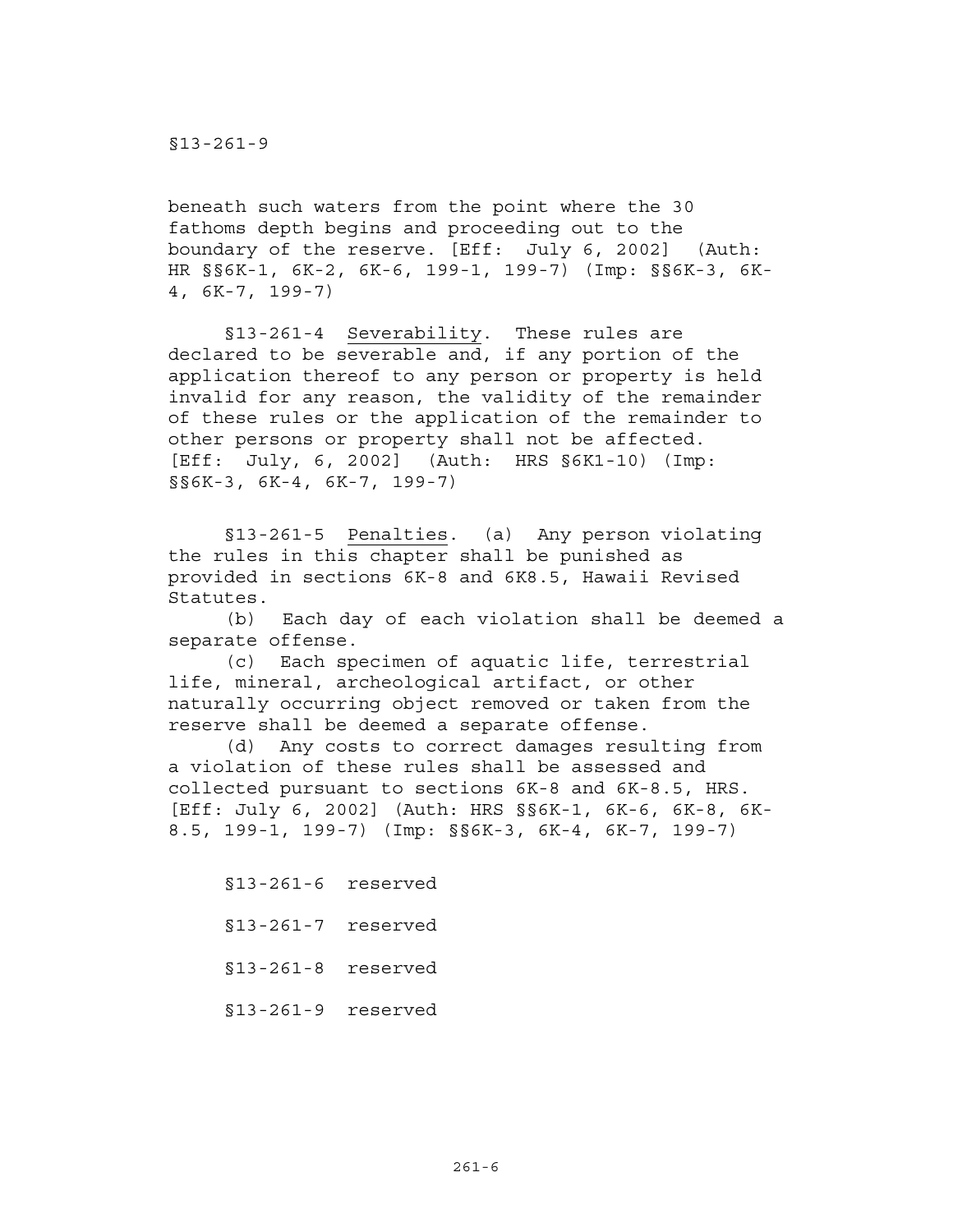# Subchapter 2 Provisions for entrance into the reserve

 §13-261-10 Entrance into the reserve. No person or vessel shall enter or attempt to enter into or remain within the reserve unless such person or vessel:(a) Is specifically authorized to do so by the commission or its authorized representative as provided in section 13-261-11; or,

(b) Is specifically authorized to do so through a written agreement approved by the commission; or,

(c) Is trolling in zone B, in compliance with section 13-361-13(b)(3); or,

(d) Must enter the reserve to prevent probable loss of vessel or human life, provided that:

- (1) Prior to entering the reserve and at reasonable intervals thereafter, such person shall make every reasonable effort to notify the commission staff or the United States Coast Guard that loss of vessel or human life is probable;
- (2) All fishing gear shall be stowed immediately upon entering the reserve; and
- (3) Such person shall vacate the reserve immediately after the threat of probable loss of vessel or human life has passed.

[Eff: July 6, 2002] (Auth: HRS §§6K-1, 6K-3, 6K-4, 6K-6, 6K-7, 199-1, 199-7) (Imp: §§6K-3, 6K-4, 6K-7, 199-7)

§13-261-11 Procedure for the authorization of entrance into and activity within the reserve. (a) Any person required by this chapter to obtain commission authorization to enter into or conduct activity within the reserve shall apply for such authorization by making written application to the commission. The forms for such application may be obtained from the commission office. The application shall include:

> (1) The applicant's name, address and telephone number;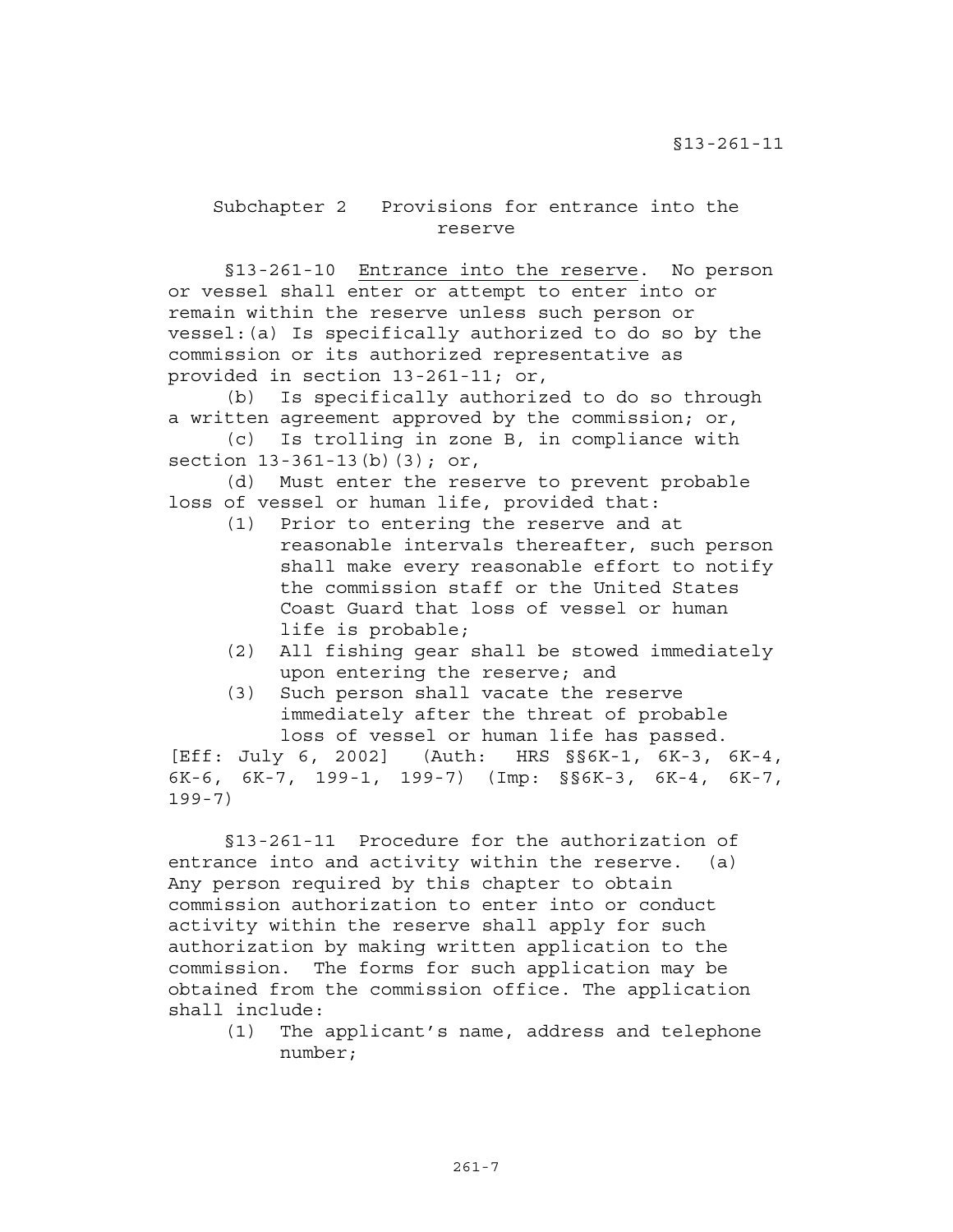- (2) The dates and locations of the requested entrance;
- (3) A description of the purposes of and activities associated with the entrance;
- (4) The number and names of persons who will participate in the requested entrance; and
- (5) A safety and logistics plan addressing transportation to and from the island, and safety protocols while in the reserve.
- (6) A signed liability release waiver acknowledging and accepting full risk and responsibility for exposure to all natural and manmade hazards within the reserve including the potential presence of and contact with unexploded ordnance and other hazardous debris.
- (7) Information pertinent to the basis of the applicant's claim to exercise traditional and customary rights if such rights are claimed.

(b) Entrance into and activities within the reserve requested by applicants seeking to exercise traditional and customary rights and practices compatible with the law, shall be approved or disapproved by the commission after review and consultation with cultural practitioners.

(c) Entrance into the reserve for activities that are part of a commission-approved program, may be approved administratively by the executive director after making a determination that the proposed activities conform with the allowable activities described in §13-261-13;

 (d) Entrance into the reserve for activities that are not part of a commission-approved program, or are proposed by persons other than commission staff, or are determined by the executive director to necessitate commission review, shall be submitted to the commission for authorization and approval;

 (e) Prior to approving or disapproving any application, the commission shall determine whether the entrance and activities proposed by the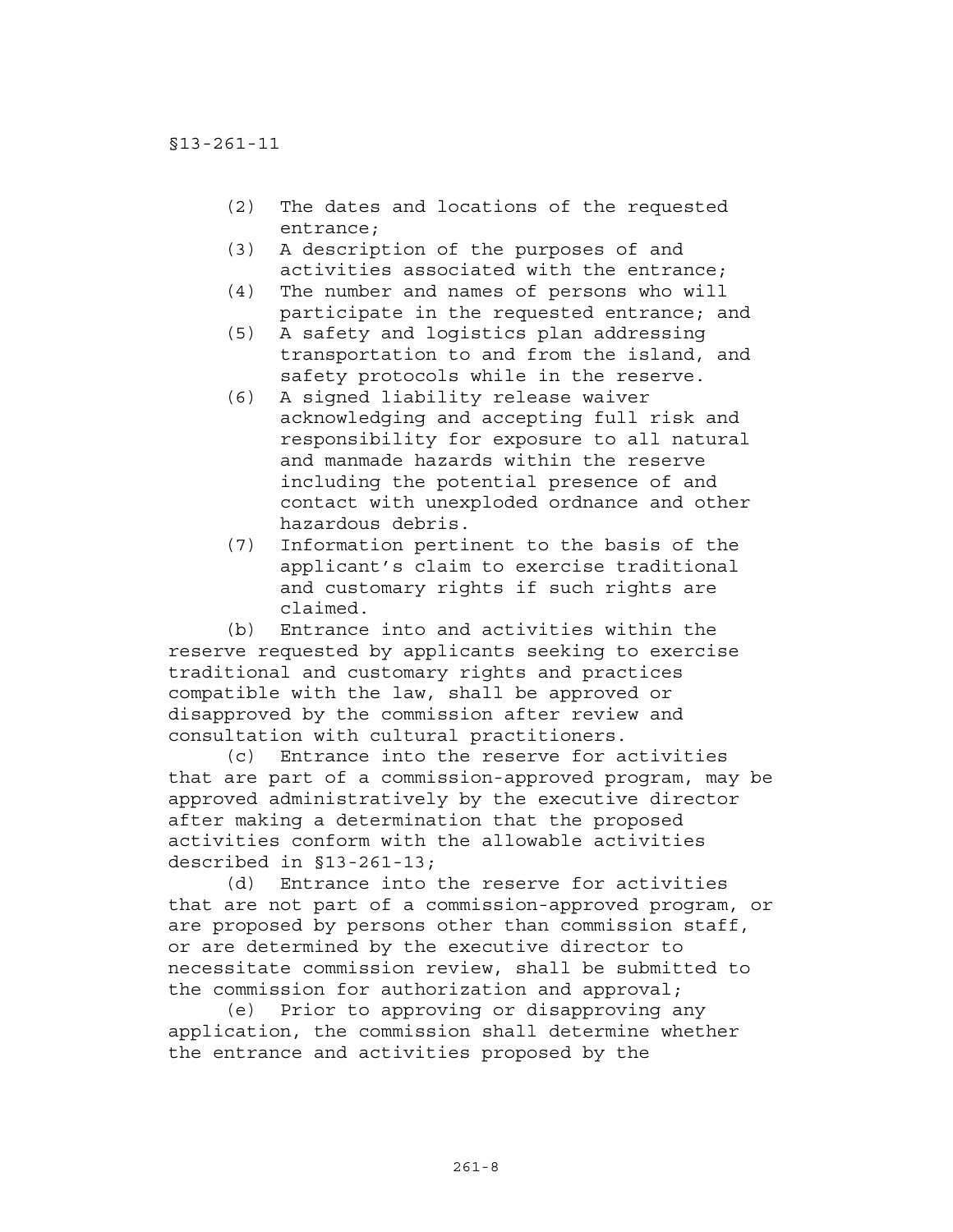application conform to the allowable activities described in §13-261-13. A decision on the application shall be made at a public meeting of the commission within ninety days of receipt of a completed and accepted application.

 (f) The commission or the executive director may attach conditions to the approval of an application in order to ensure that the entrance and activities associated therewith conform to the permitted activities described in §13-261-13 and chapter 6K, Hawaii Revised Statutes, and are protective or restorative of any natural or cultural resource, and are protective of public health and safety. Violation of any such condition shall be deemed a violation of this chapter, and may also result in a loss of approval for entrance into the reserve and denial of future approval to enter into and conduct activities within the reserve. [Eff: July 6, 2002] (Auth: HRS §§6K-3, 6K-4, 6K-6, 6K-7, 199-1, 199-7) (Imp: §§6K-3, 6K-4, 6K-7, 199-7)

 §13-261-12 Notice of danger. All persons entering the reserve should be aware of the many hazards in the reserve, including unexploded ordnance, and rough and dangerous terrain and waters. The commission does not assume any responsibility for loss of or damage to property or for injury to or death of persons within the reserve. [Eff: July 6, 2002] (Auth: HRS §6K-1, 6K-3, 6K-6, 6K-7) (Imp: §§6K-3, 6K-4, 6K-7, 199-7)

Subchapter 3 Activities within the reserve

 §13-261-13 Activities within the reserve. (a) No person shall conduct any activity within the reserve unless such person is authorized to be within the reserve in accordance with section 13-261-10;

 (b) No person shall conduct any activity within the reserve, unless:

(1) The commission first finds, consistent with chapter 6K, that such activity is: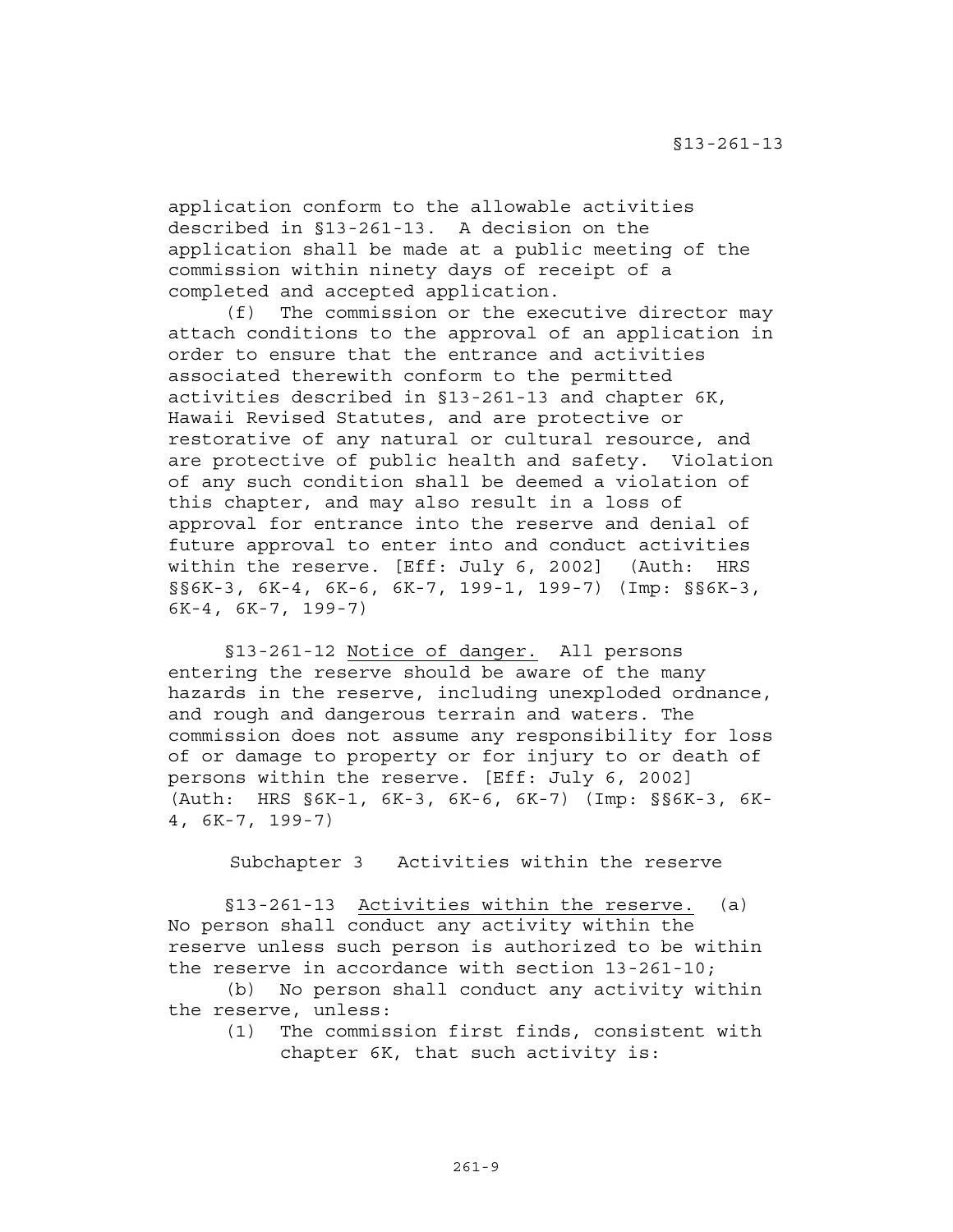- (A) An activity which is for the preservation and practice of all rights customarily and traditionally exercised by native Hawaiians for cultural, spiritual, and subsistence purposes; or
- (B) An activity which is for the protection, preservation or restoration of the natural of cultural resources of the reserve; or
- (C) An activity which is for rehabilitation, revegetation and habitat restoration and preservation; or
- (D) An activity which is educational and which relates to native Hawaiian cultural practices or to the natural or cultural resources of the reserve; or
- (E) A fishing activity which is consistent with this section; or
- (F) An activity which is for the clearance or removal of unexploded ordnance and environmental restoration; or,
- (2) Such activity is conducted through the provisions of the Consent Decree set forth in Aluli vs. Brown (1980), so long as said Consent Decree remains in effect, and is consistent with subsection (1) above; or
- (2) Such activity consists of trolling in Zone B of the reserve on two weekends per month as scheduled by the executive director and noticed by publication in the Local Notice to Mariners issued by the Commander Fourteenth Coast Guard District (OAN), provided that any vessels trolling shall first register with the commission and shall submit catch reports to the commission. The frequency, time, manner, and place of such trolling may be further regulated by the commission pursuant to section 13-261-13(c); or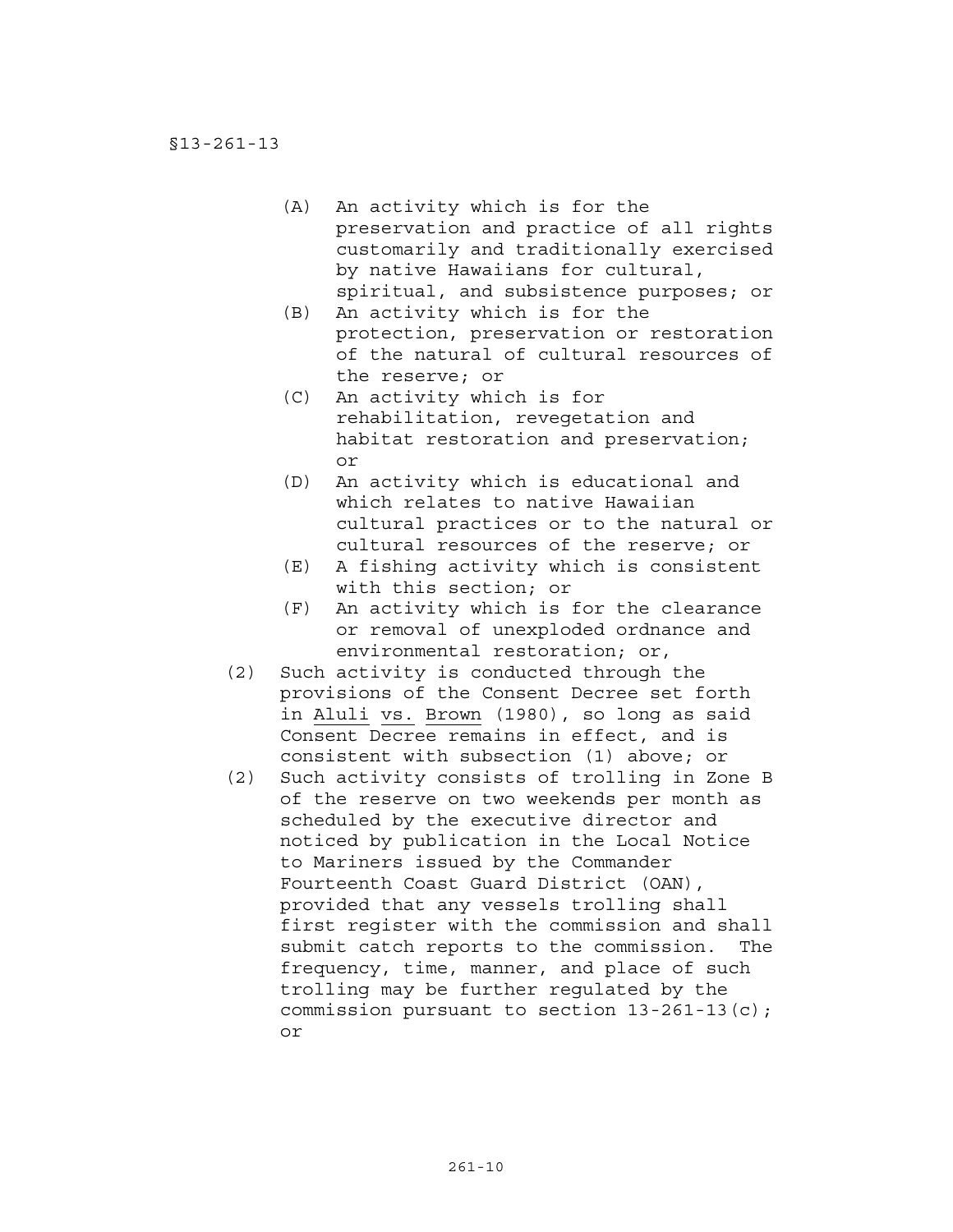- (4) Such activity is a traditional and customary right or practice as approved under section 13-261-11(b); and
- (5) Based upon the information provided by the applicant, such activity is deemed to be reasonably safe for the purpose proposed. (c) The time, manner, and place of all

activities within the reserve as described in this section shall be subject to the establishment of intermittent kapu in order to protect and restore the natural and cultural resources of the reserve, and to protect public safety. Violation of a kapu established under this section shall be deemed a violation of this chapter. Any such kapu shall be established by formal action of the commission at a noticed public meeting after completion of the following process:

- (1) Determination of Need. In determining that a kapu is needed, the commission shall first find that restrictions are necessary as indicated by an assessment of the population status and biological health of culturally or ecologically significant species or ecosystems or by the observed or anticipated presence of a public safety hazard. Any such determination by the commission shall also include the location, activities, and species to be addressed by the kapu, and the anticipated beginning and ending dates of the kapu. A report including the findings of the determination shall be kept on file at the office of the commission and shall be available for inspection and copying by the public.
- (2) Public Comment Period. After making a determination of need, by formal action at a noticed public meeting, the commission shall publish a notice of said determination in a newspaper of statewide circulation. The notice shall include the date of the next public meeting of the commission when the commission intends to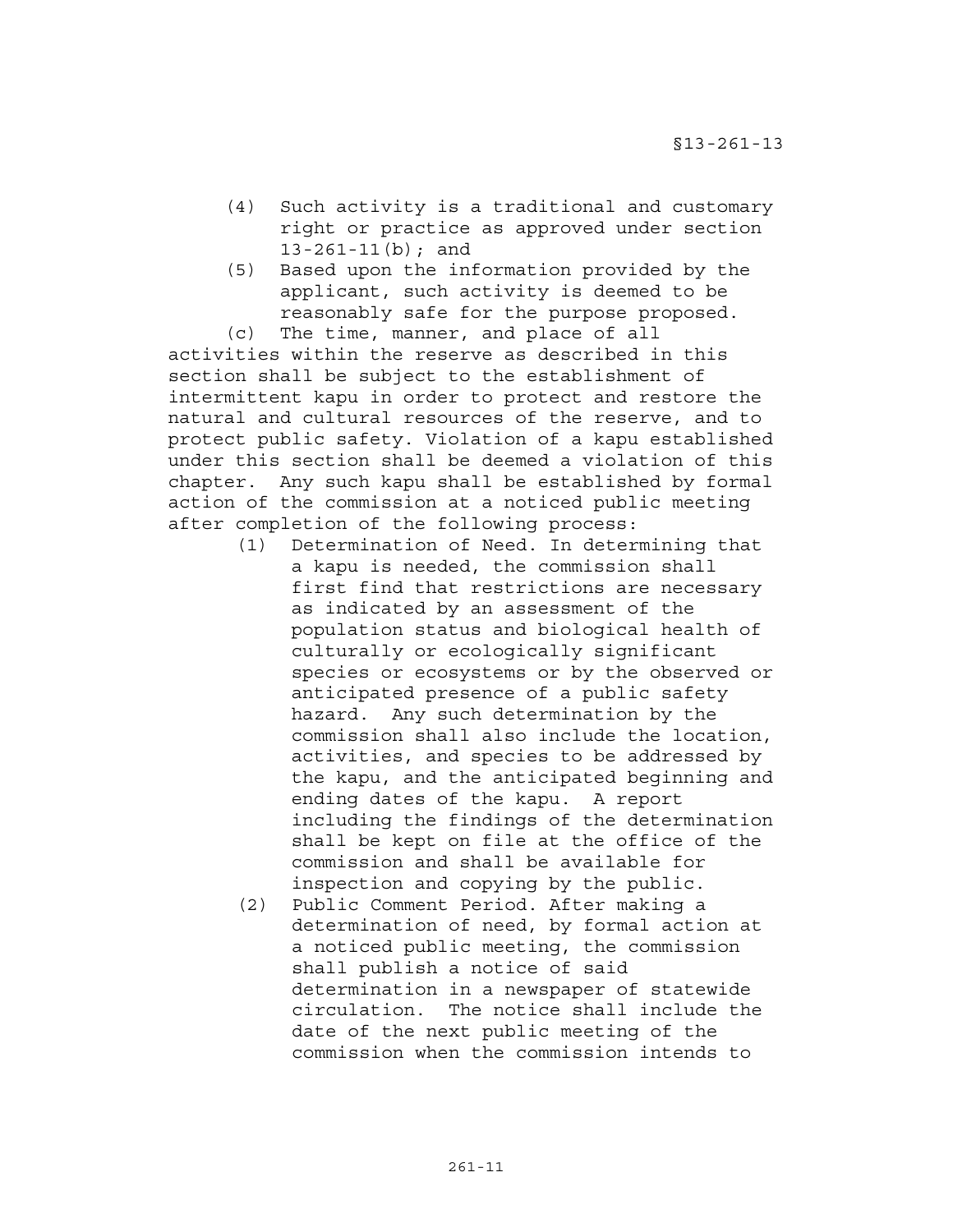establish the kapu. The commission shall consider any public comments, received within twenty days following the published notice, before taking action to establish the kapu.

- (3) Establishment of a Kapu. After twenty days following the published notice of the determination of need, and after considering comments by the public, the commission may establish a kapu by formal action at a noticed public meeting. Any such kapu shall be only for the safeguard of natural or cultural resources, or public safety. The kapu shall take effect twentyfour hours after the action of the commission and shall be available for inspection and copying by the public.
- (4) Any kapu established by the commission shall be limited to the following:
	- (A) Equipment restrictions or regulations when such equipment is deemed by the commission to negatively or excessively impact present or future subsistence fishing or harvesting of aquatic life and populations, or culturally or ecologically significant species or ecosystems;
	- (B) Area closures when public access or activities within a specific portion of the reserve is deemed by the commission to create a public safety hazard, or to negatively or excessively impact present or future subsistence fishing or harvesting of aquatic life and populations, or culturally or ecologically significant species or ecosystems;
	- (C) Species-take restrictions when the taking of such species is deemed by the commission to negatively or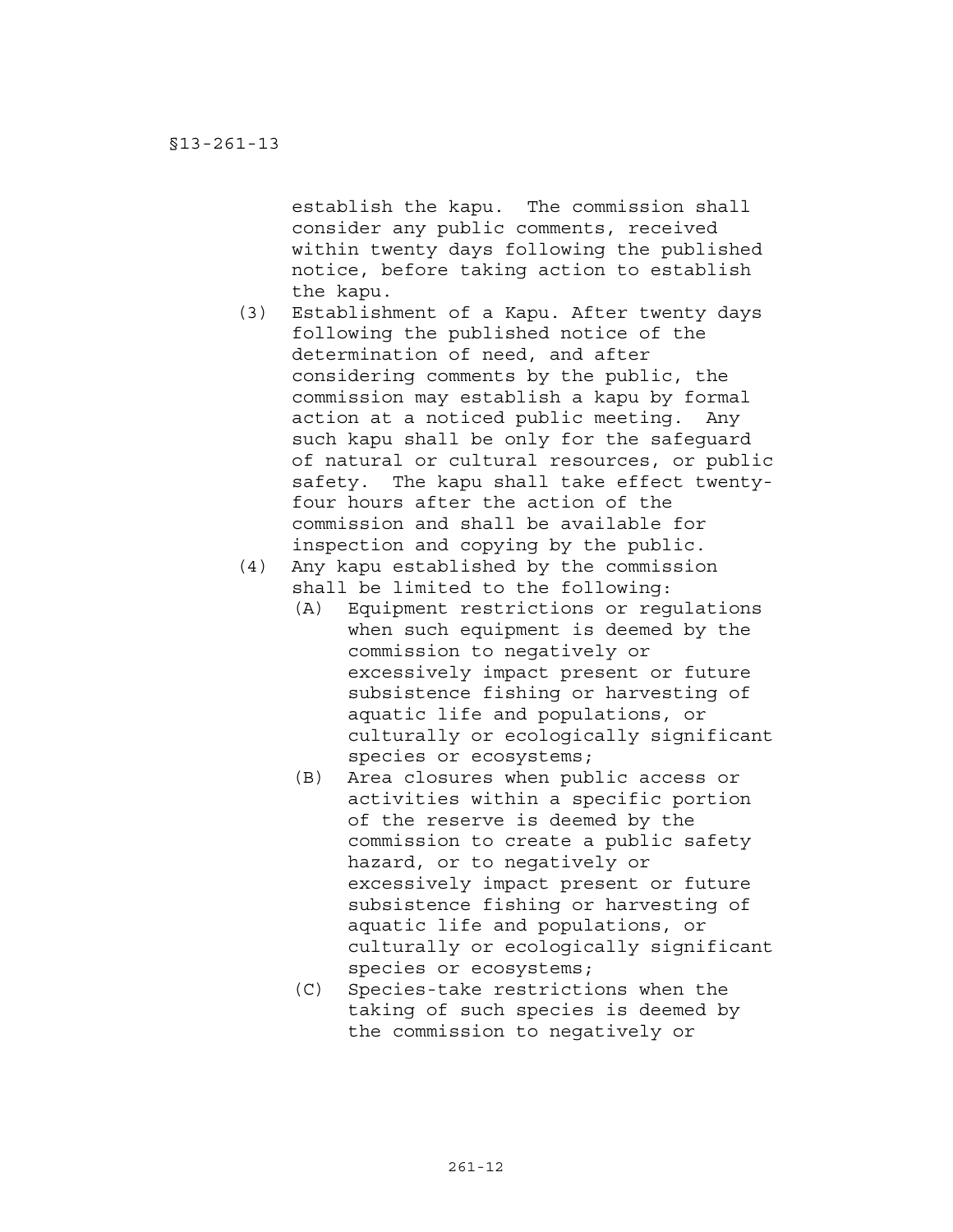excessively impact present or future subsistence fishing or harvesting of aquatic life and populations, or culturally or ecologically significant species or ecosystems;

- (D) Seasonal restrictions or regulations when seasonal reproductive, migration, or overall life cycles of culturally or ecologically significant species are deemed by the commission to be negatively or excessively impacted by over fishing, collecting, or harvesting during a specific biological season.
- (5) Temporary Emergency Kapu. In the event of an immediate and urgent threat to the natural or cultural resources of the reserve, or of immediate threat of danger to human life, the commission may enact a temporary emergency kapu not to exceed sixty days. An emergency kapu shall be effected by action of the commission or its executive director. A notice of the emergency kapu shall be published in a newspaper of statewide circulation and shall include the locations, activities, and species addressed by the emergency kapu and the termination date of the kapu. Findings to support the need for the emergency kapu shall be available for inspection and copying by the public.

 (d) Except for commission management operations, traditional and customary rights and practices authorized by the commission, and trolling as allowed in this chapter, any aquatic or other life, or natural or cultural object taken within the reserve, shall not be removed from the reserve. [Eff: July 6, 2002] (Auth: HRS §6K-1, 6K-3, 6K-4, 6K-6, 6K-7, 199-1, 199- 3, 199-7)

 §13-261-14 Prohibited activities. (a) Commercial activity is prohibited in the reserve.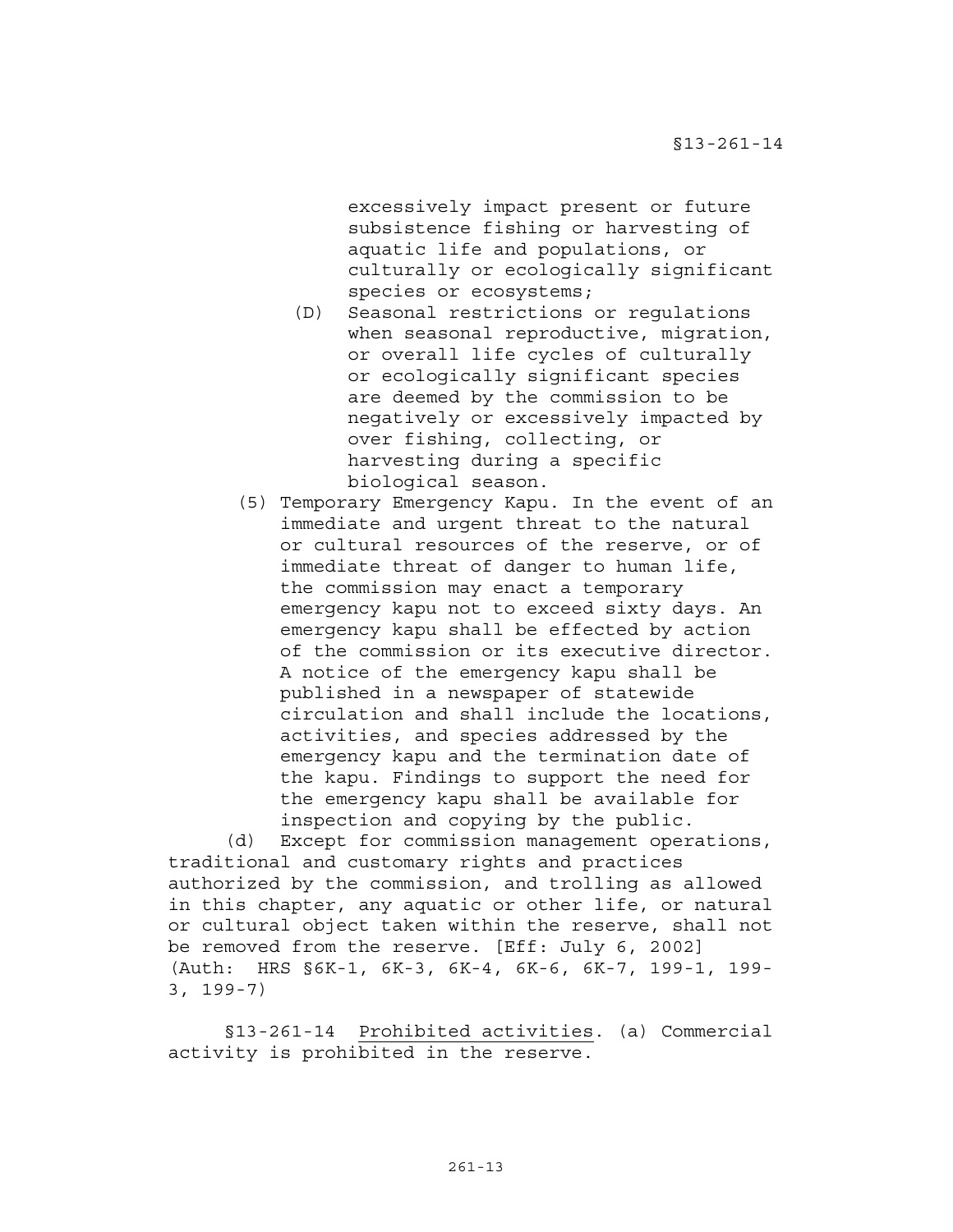(b) Except as authorized by the commission or its authorized representative, activities not provided for in §13-261-13 shall be prohibited, including, but not limited to, the following activities:

- (1) To take, disturb, injure, kill, alter or deface, or possess any form of plant or wildlife or aquatic life;
- (2) To remove, damage, or disturb any natural feature or natural resource;
- (3) To remove, damage, or disturb any historic or prehistoric objects, artifacts, or remains or parts thereof;
- (4) To alter, deface, or destroy, rock, or other geological feature, or specimen; or
- (5) To possess or use or discharge any firearm, bow and arrow, spear gun or any other weapon, trap, snare, poison, or any device designed to take, capture, or kill wildlife on or into the reserve;
- (6) To possess any explosives or fireworks;
- (7) To start or maintain a fire;
- (8) To enter into any area posted with a sign warning of danger or a kapu, or a notice of restricted entry;
- (9) To remove, damage, or disturb any notice, sign, marker, fence, or structure;
- (10) To remove or attempt to remove, from the reserve any aquatic life or wildlife, archeological artifact, mineral, including soil, sand, pebbles, shells or other naturally-occurring object or resource;
- (11) To introduce or keep any animals, including but not limited to cats, dogs, birds, mice or other domestic pet, or wild or untamed animals within the reserve;
- (12) To introduce any form of plant;
- (13) To have or possess any fishing gear or device, including, but not limited to, any hook-and-line, rod, reel, spear, trap, net, crowbar, or other device, or noxious chemical that may be used for the taking or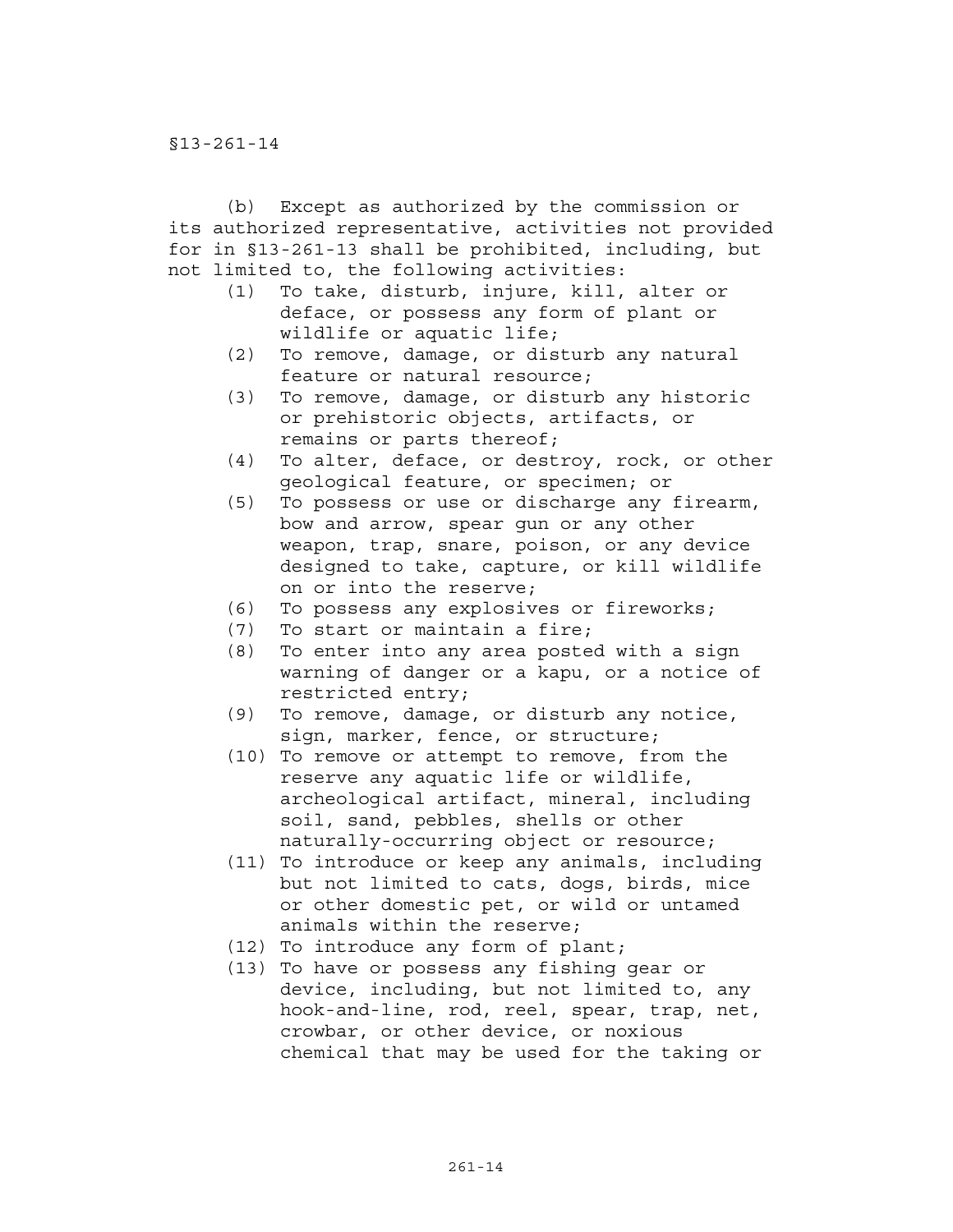altering of any aquatic life, geological feature or specimen, the possession of which shall be considered prima facie evidence of a violation of this rule. [Eff: July 6, 2002] (Auth: HRS §§6K-1, 6K-3, 6K-4, 6K-6, 6K-7, 199-1, 199-3, 199-7) (Imp: §§6K-3, 6K-4, 6K-7, 199-7)

(14) To violate a kapu established under section  $13-261-13(c)$ .

§13-261-15 Littering and polluting. Except as approved by the commission, no person shall: place, throw, deposit, or discharge, or cause to be placed, thrown, deposited, or discharged in the reserve any solid, semi-solid, liquid, or gaseous material, including but not limited to litter, pollutants, sewage, petroleum products or solid waste. [Eff: July 6, 2002] (Auth: HRS §§6K-1, 6K-3, 6K-4, 6K-6, 6K-7, 199-1, 199-3, 199-7) (Imp: §§6K-3, 6K-4, 6K-7, 199-7)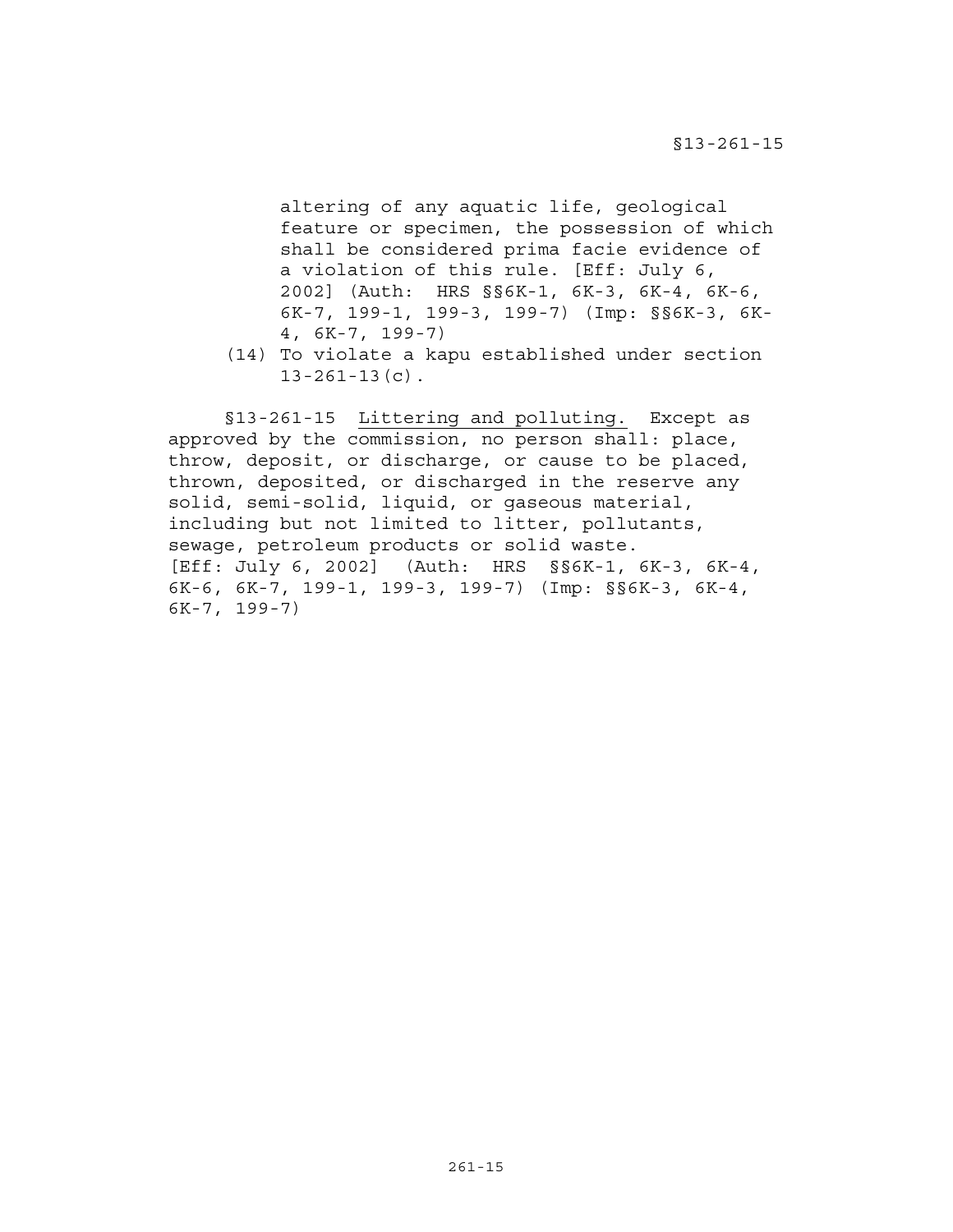